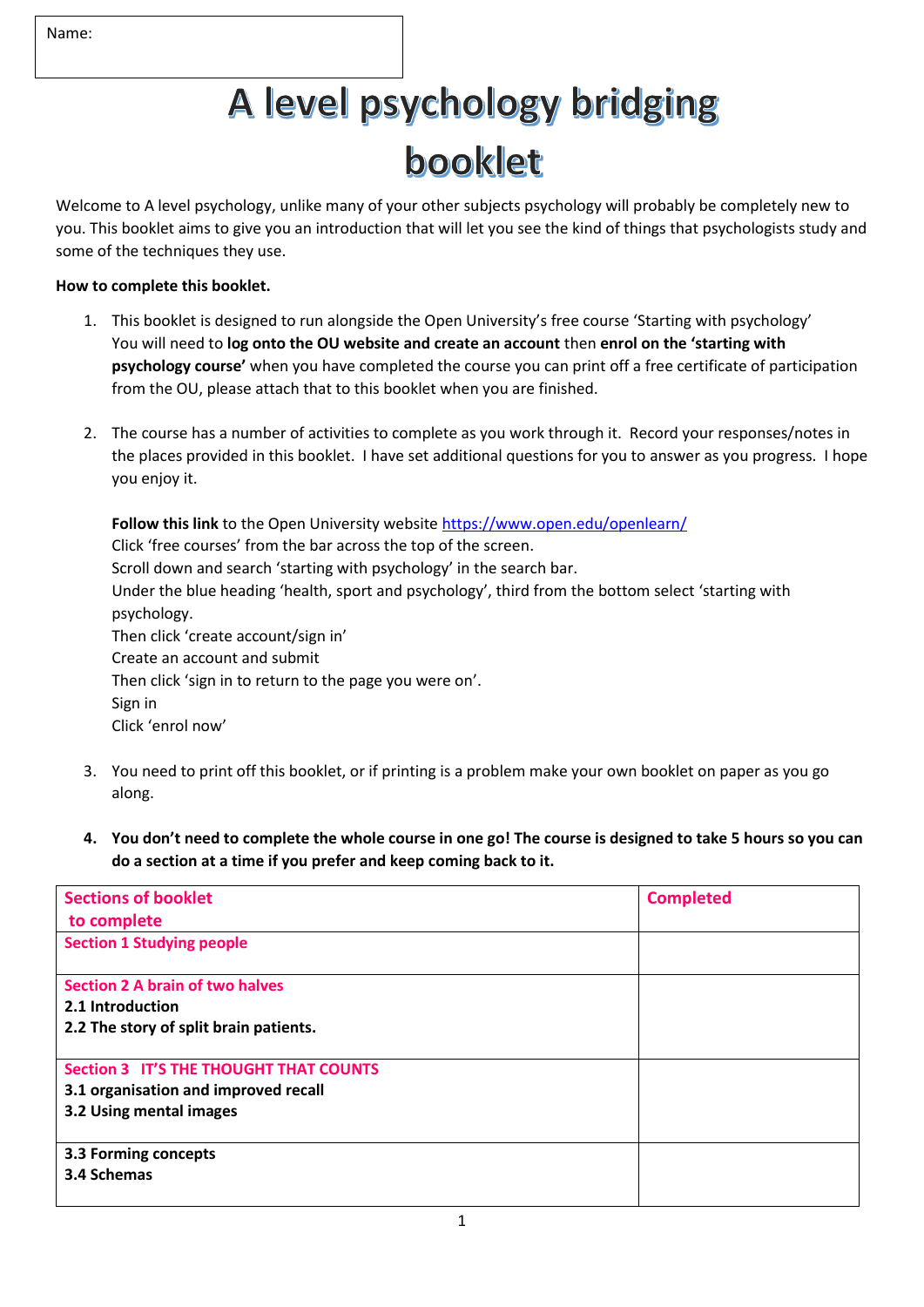| <b>Section 4 ADULT &amp; INTIMATE RELATIONSHIPS</b> |  |
|-----------------------------------------------------|--|
| 4.1 Introduction.                                   |  |
| 4.2 Attraction                                      |  |
| 4.6 Staying together or falling apart               |  |
|                                                     |  |
| <b>Section 5: Group pressure</b>                    |  |
| 5.1 introduction.                                   |  |
|                                                     |  |
| 5.2 In-groups & out-groups                          |  |
|                                                     |  |
| 5.3 Groups and conformity                           |  |
|                                                     |  |
| Section 6: What makes us who we are                 |  |
| 6.1 introduction                                    |  |
| <b>6.2 Multiple influences</b>                      |  |
|                                                     |  |
| 6.3 The Zidane head-butt                            |  |
| 6.4 Zidane's background                             |  |

### **Section 1: Studying people.**

Q1. How does the British psychological society define psychology?

…………………………………………………………………………………………………………………………………………………………………………………… ……………………………………………………………………………………………………………………………………………………………………………………

### **Activity 1: boys' toys and girls' toys**

| List your ideas here | Reveal discussion, what ideas had you missed? List |
|----------------------|----------------------------------------------------|
|                      | them here.                                         |
|                      |                                                    |
|                      |                                                    |
|                      |                                                    |
|                      |                                                    |
|                      |                                                    |
|                      |                                                    |
|                      |                                                    |
|                      |                                                    |
|                      |                                                    |
|                      |                                                    |

### **Section 2: A brain of two halves**

### **2.1 Introduction**

**Write down 5 things you have learnt about the brain from the reading.**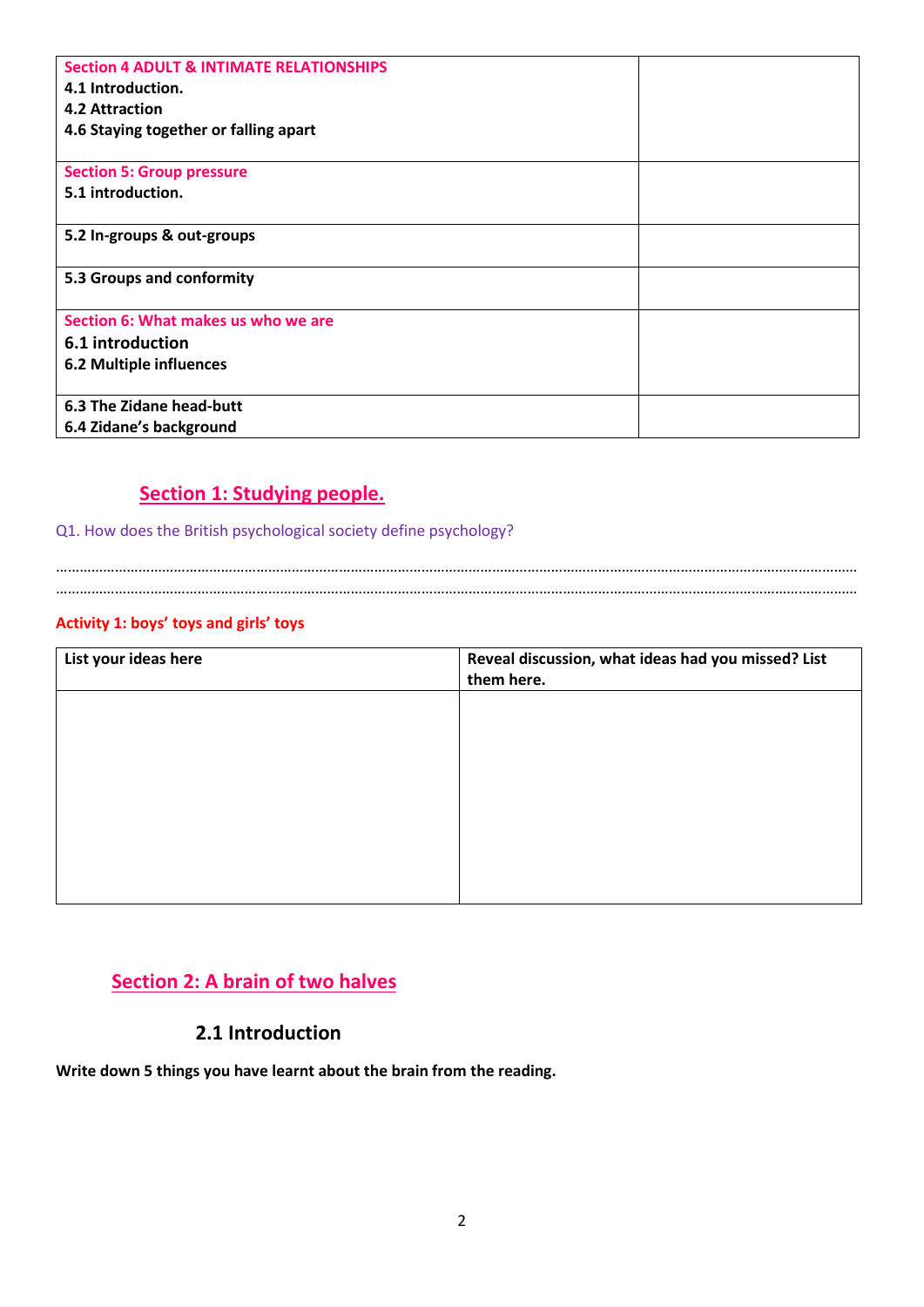### **2.2 The story of split-brain patients.**

Watch this split-brain research <https://www.youtube.com/watch?v=BEdug0wAgd4> (6 mins)

#### **Questions.**

**1. What is meant by a split-brain operation? ……………………………………………………………………………………………………………………………………………………………………………… ……………………………………………………………………………………………………………………………………………………………………………….**

**………………………………………………………………………………………………………………………………………………………………………………**

### **2.Why is a split-brain operation carried out?**

**………………………………………………………………………………………………………………………………………………………………………………..**

#### **Roger Sperry (1968)**

3. Explain what happened in Sperry's study when a split-brain patient was blindfolded and given object to feel with their left hand.

……………………………………………………………………………………………………………………………………………………………………………..

……………………………………………………………………………………………………………………………………………………………………………..

Watch this to see the experiment<https://www.youtube.com/watch?v=aCv4K5aStdU> (4 mins)

#### Have a go at Activity 2a & 2b:

Did you get the answers right?

If not don't be put off, these are very difficult studies to follow!!! You will study these in more depth so don't worry if they don't make sense now.

### **Section 3 IT'S THE THOUGHT THAT COUNTS**

### **3.1 organisation and improved recall**

*What do cognitive psychologists' study?*

…………………………………………………………………………………………………………………………………………………………………………………… ……………………………………………………………………………………………………………………………………………………………………………………

### **3.2 Using mental images**

*How do adults think?*

**……………………………………………………………………………………………………………………………………………………………………………… ………………………………………………………………………………………………………………………………………………………………………………**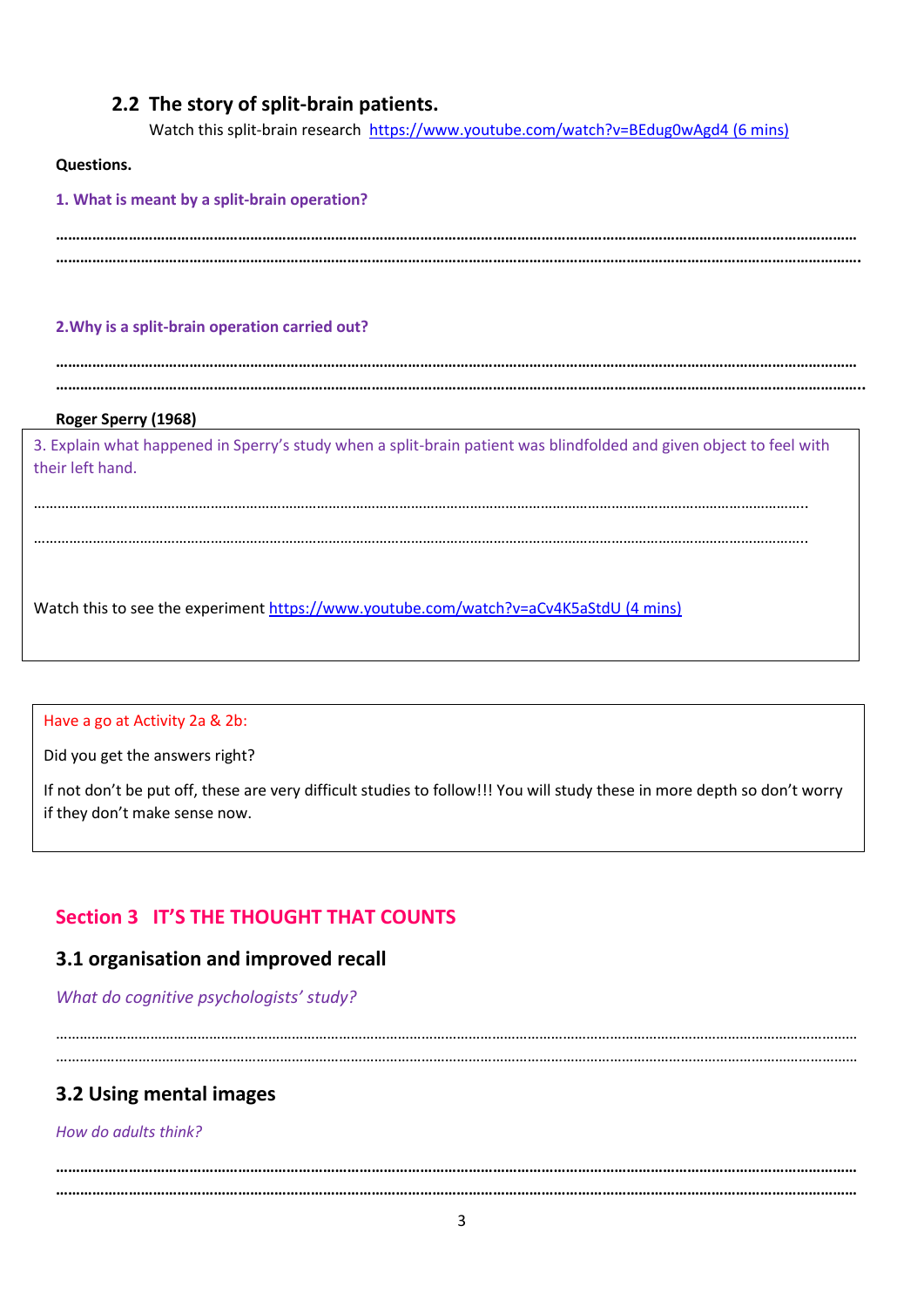…………………………………………………………………………………………………………………………………………………………………………………… …………………………………………………………………………………………………………………………………………………………………………

#### *Explain what an independent variable is in an experiment*

**……………………………………………………………………………………………………………………………………………………………………………… ………………………………………………………………………………………………………………………………………………………………………………**

#### *Explain what a dependent variable is in an experiment*

**……………………………………………………………………………………………………………………………………………………………………………… ………………………………………………………………………………………………………………………………………………………………………………**

### **ACTIVITY 3- identifying variables in the study**

Write down your answers here

# The IV………………………………………………………………………………………………………………………………………………………………………….. The DV………………………………………………………………………………………………………………………………………………………………………. A variable that should be controlled …………………………………………………………………………………………………………………………

### **Activity 4: Method of LOCI**

How many shopping list items do you recall after an hour? Come back and test how many you can remember!

Shopping list recall list:

### **3.3 FORMING CONCEPTS**

#### **What is concept formation?**

**……………………………………………………………………………………………………………………………………………………………………………… ………………………………………………………………………………………………………………………………………………………………………………**

#### *Give an example*

**……………………………………………………………………………………………………………………………………………………………………………… ………………………………………………………………………………………………………………………………………………………………………………**

#### **Activity 5; Defining a simple concept**

*Write down the defining features of a table*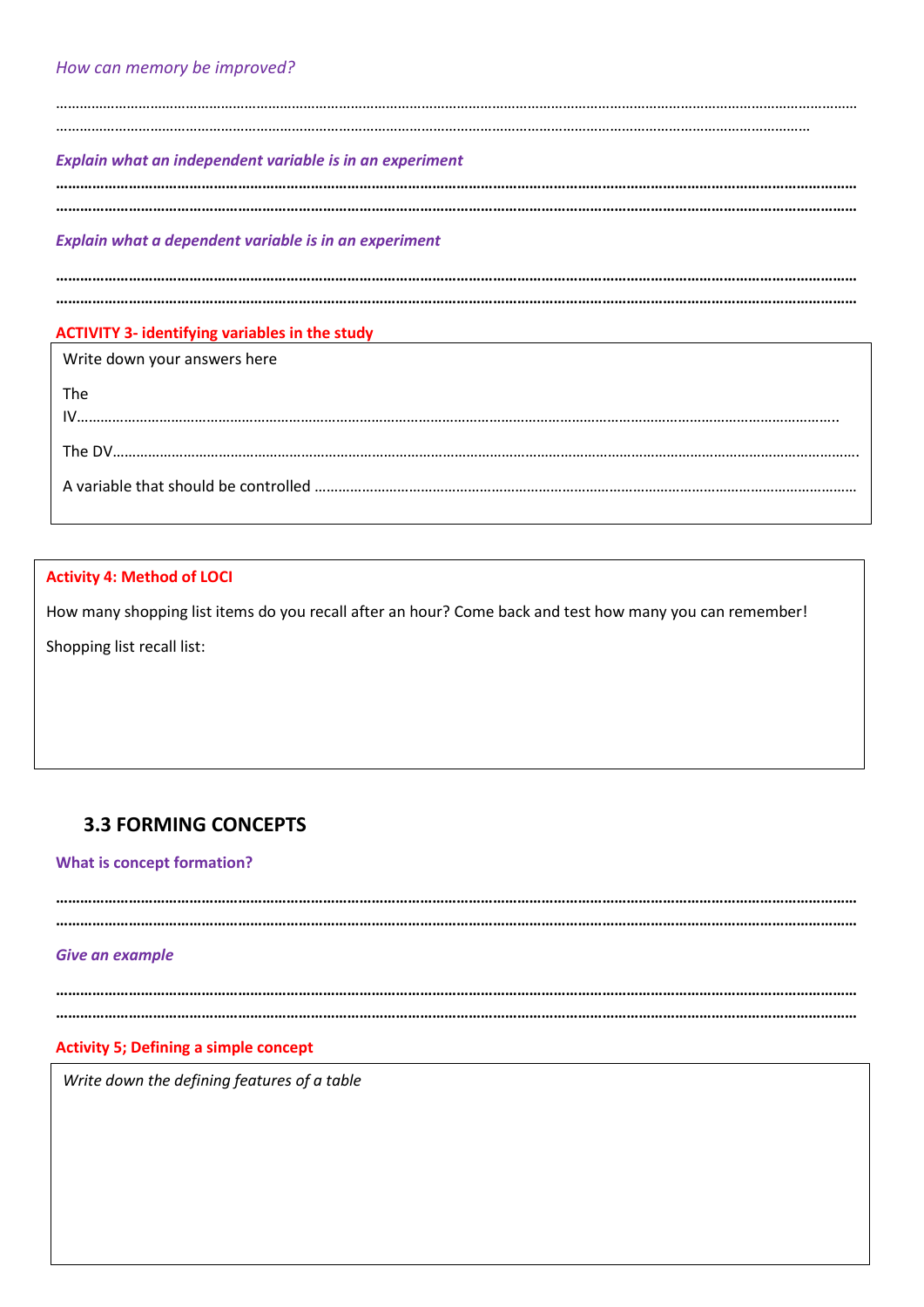**……………………………………………………………………………………………………………………………………………………………………………… ………………………………………………………………………………………………………………………………………………………………………………**

**Describe how children overgeneralise when they're learning concepts**

**……………………………………………………………………………………………………………………………………………………………………………… ………………………………………………………………………………………………………………………………………………………………………………**

#### **Activity 6; a memory test.**

Write down the words you can recall here.

Reveal discussion- words you recalled with the extra cues

*In experiments of this kind most participants recall more after they have been given a cue, what does this show us about our memories ?*

**……………………………………………………………………………………………………………………………………………………………………………… ………………………………………………………………………………………………………………………………………………………………………………**

### **Activity 7: Identifying variables again**

Identify the IV & the DV in the Mandler experiment

Independent variable (IV)

Dependent variable (DV)

### **3.4 Schemas**

#### *What are schemas?*

**……………………………………………………………………………………………………………………………………………………………………………… ………………………………………………………………………………………………………………………………………………………………………………**

#### *Give an example of a schema*

**……………………………………………………………………………………………………………………………………………………………………………… ………………………………………………………………………………………………………………………………………………………………………………**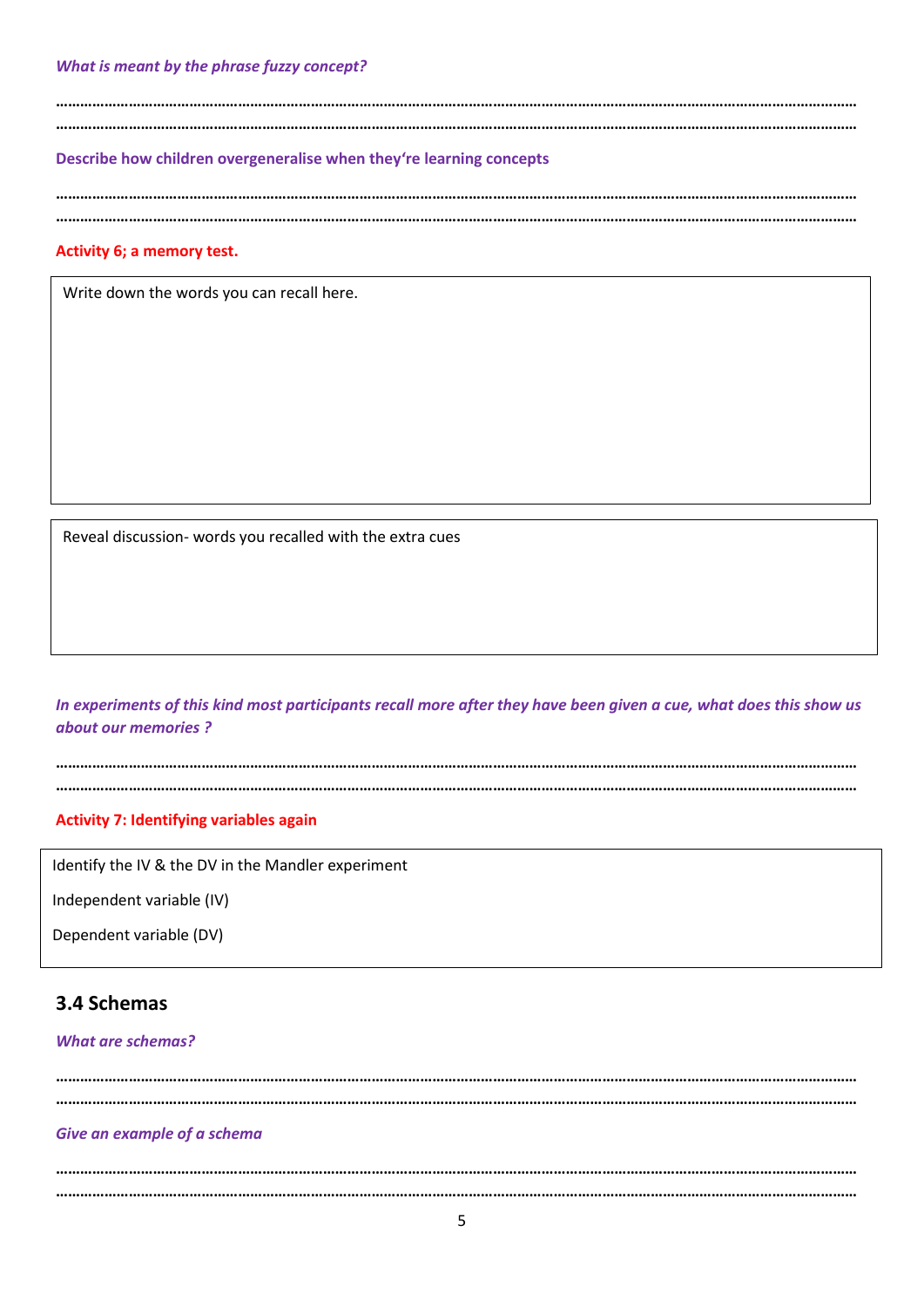### *Identify the IV and the DV in Bransford and Johnson's study*

*IV=………………………………………………………………………………………………………………………………………………………………….. DV=……………………………………………………………………………………………………………………………………………………………………*

### **Section 4 ADULT & INTIMATE RELATIONSHIPS**

### **4.1 Introduction.**

*Who has most relationship research focussed on?*

**……………………………………………………………………………………………………………………………………………………………………………… ………………………………………………………………………………………………………………………………………………………………………………**

**Contrary to popular belief how are most marriages across the world entered into?**

**……………………………………………………………………………………………………………………………………………………………………………… ………………………………………………………………………………………………………………………………………………………………………………**

*What did Buss' research find about the reasons for getting married in different countries, give two examples:*

**……………………………………………………………………………………………………………………………………………………………………………… ……………………………………………………………………………………………………………………………………………………………………………… ……………………………………………………………………………………………………………………………………………………………………………… ………………………………………………………………………………………………………………………………………………………………………………**

*Most research has focused on heterosexual relationships, what have researchers found regarding hetero and homo sexual relationships?*

**……………………………………………………………………………………………………………………………………………………………………………… ………………………………………………………………………………………………………………………………………………………………………………**

### *4.2 Attraction*

*What are the three most important influences in finding another person attractive?*

- **……………………………………………………………………………………………………………….**
- **…………………………………………………………………………………………………………………**
- **………………………………………………………………………………………………………………..**

### **Proximity & Familiarity**

What is meant by the term 'proximity'?

**……………………………………………………………………………………………………………………………………………………………………………… ………………………………………………………………………………………………………………………………………………………………………………**

What is meant by the term 'familiarity'?

**……………………………………………………………………………………………………………………………………………………………………………… ……………………………………………………………………………………………………………………………………………………………………………..**

What did Zajonc (1968) mean by the 'mere exposure effect'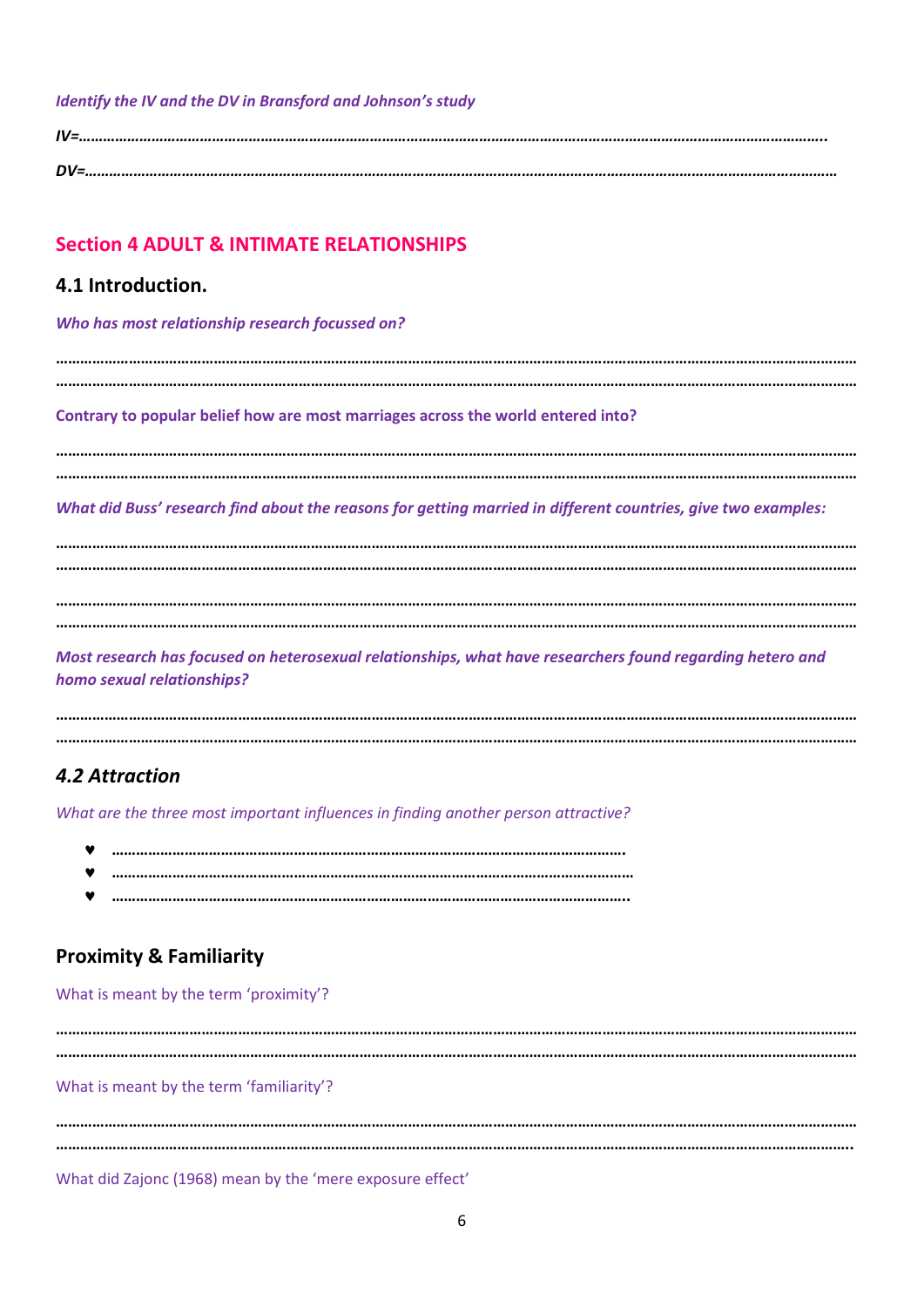**……………………………………………………………………………………………………………………………………………………………………………… ……………………………………………………………………………………………………………………………………………………………………………..**

### **Similarity**

*What are the most important similarities when forming a relationship?*

*Why does Duck (1992) say that these are the most important similarities?*

### *Physical appearance*

*What physical attributes are considered attractive in:*

females and the males are males and the males of the sexes are sexes and the sexes are sexes and the sexes are  $\vert$  and  $\vert$  and  $\vert$  and  $\vert$  and  $\vert$  and  $\vert$  and  $\vert$  and  $\vert$  and  $\vert$  and  $\vert$  and  $\vert$  and  $\vert$  and  $\vert$ 

Which is the celebrity you find most attractive? ............................................. Do they fit the pattern identified above??!!

Do you know what 'personal adverts as mentioned in Cameron's study are? Well in the olden days before tinder and the like if you were looking for romance you would put an advert in the personal column of a local paper

What does Cameron et al (1997) find in her research regarding how males and females describe themselves?

…………………………………………………………………………………………………………………………………………………………………………………… ……………………………………………………………………………………………………………………………………………………………………………………

### **Activity 8 testing Cameron's research**

*Find the personal ads in a local newspaper (if you can! As a an alternative get some of your friends to describe themselves if they were creating an ad!)*

How females describe themselves How males describe themselves

**Evolutionary psychologists look at how humans have evolved to explain current behaviour.**

*What does Darwin's theory of evolution and natural selection state?*

…………………………………………………………………………………………………………………………………………………………………………………… ……………………………………………………………………………………………………………………………………………………………………………………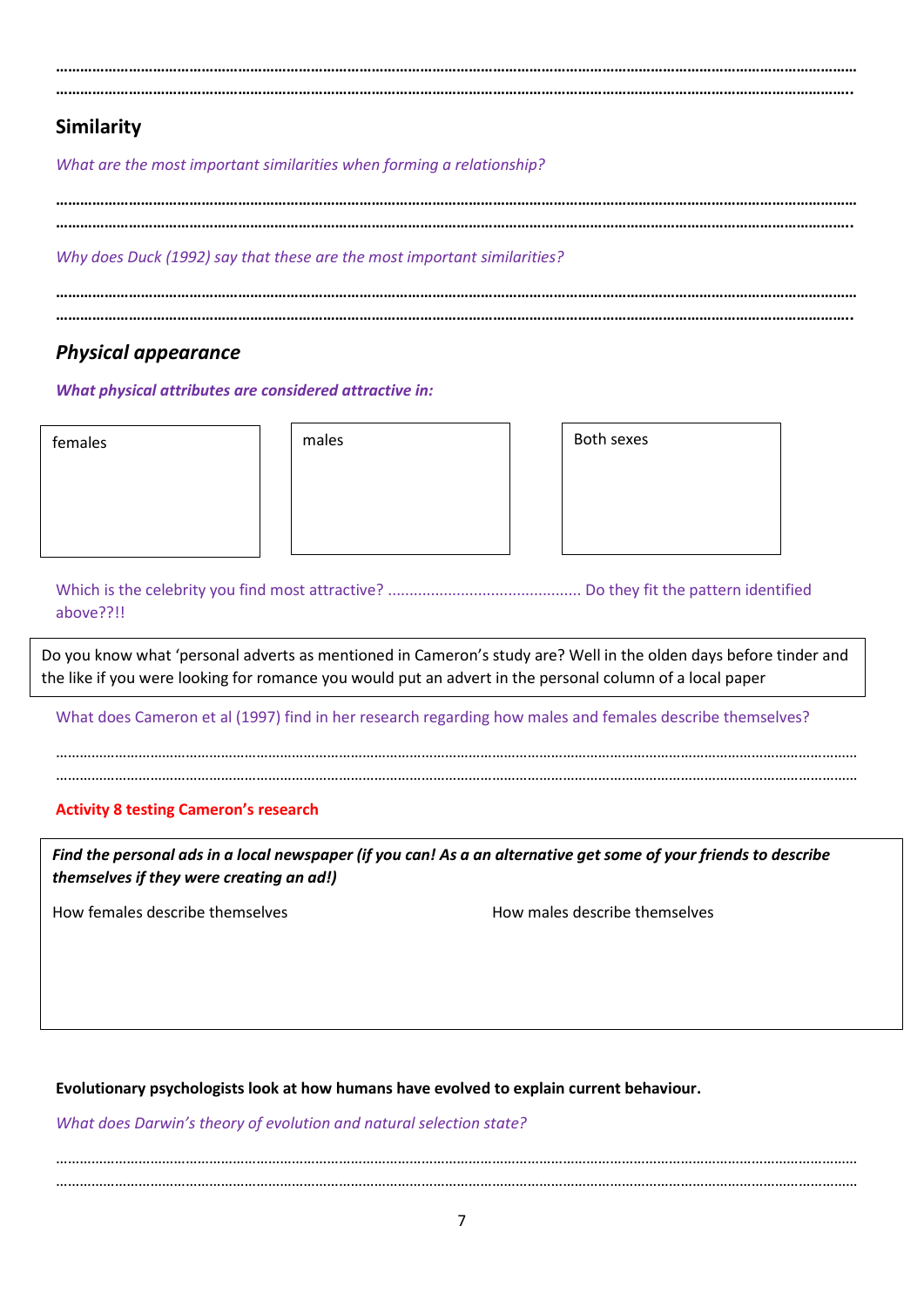*Based on evolution which type of physical characteristics are the most attractive?*

…………………………………………………………………………………………………………………………………………………………………………………… ……………………………………………………………………………………………………………………………………………………………………………………

*In Swami & Furnham's (2006) study what is the characteristic of females that is found to be attractive across many cultures?*

…………………………………………………………………………………………………………………………………………………………………………………… ……………………………………………………………………………………………………………………………………………………………………………………

*How does preferred body weight of females differ between cultures?*

…………………………………………………………………………………………………………………………………………………………………………………… ……………………………………………………………………………………………………………………………………………………………………………………

### *What is the matching hypothesis?*

…………………………………………………………………………………………………………………………………………………………………………………… ……………………………………………………………………………………………………………………………………………………………………………………

### **4.3 Staying together or falling apart**

*What are Sternberg's three components of love?*

- **………………………………………………………………………………**
- **………………………………………………………………………………**
- **……………………………………………………………………………….**

### **Activity 9: Your Relationships**

Notes here

**.**

### **How did Gotteman (1999) collect his data?**

…………………………………………………………………………………………………………………………………………………………………………………… …………………………………………………………………………………………………………………………………………………………………………

*What characteristics did successful couples have?*

……………………………………………………………………………………………………………………………………………………………………………………

……………………………………………………………………………………………………………………………………………………………………………………

### **Section 5: Group pressure**

### 5.1 introduction.

*What was 'heaven's Gate' & what did they do?*

…………………………………………………………………………………………………………………………………………………………………………………… ……………………………………………………………………………………………………………………………………………………………………………………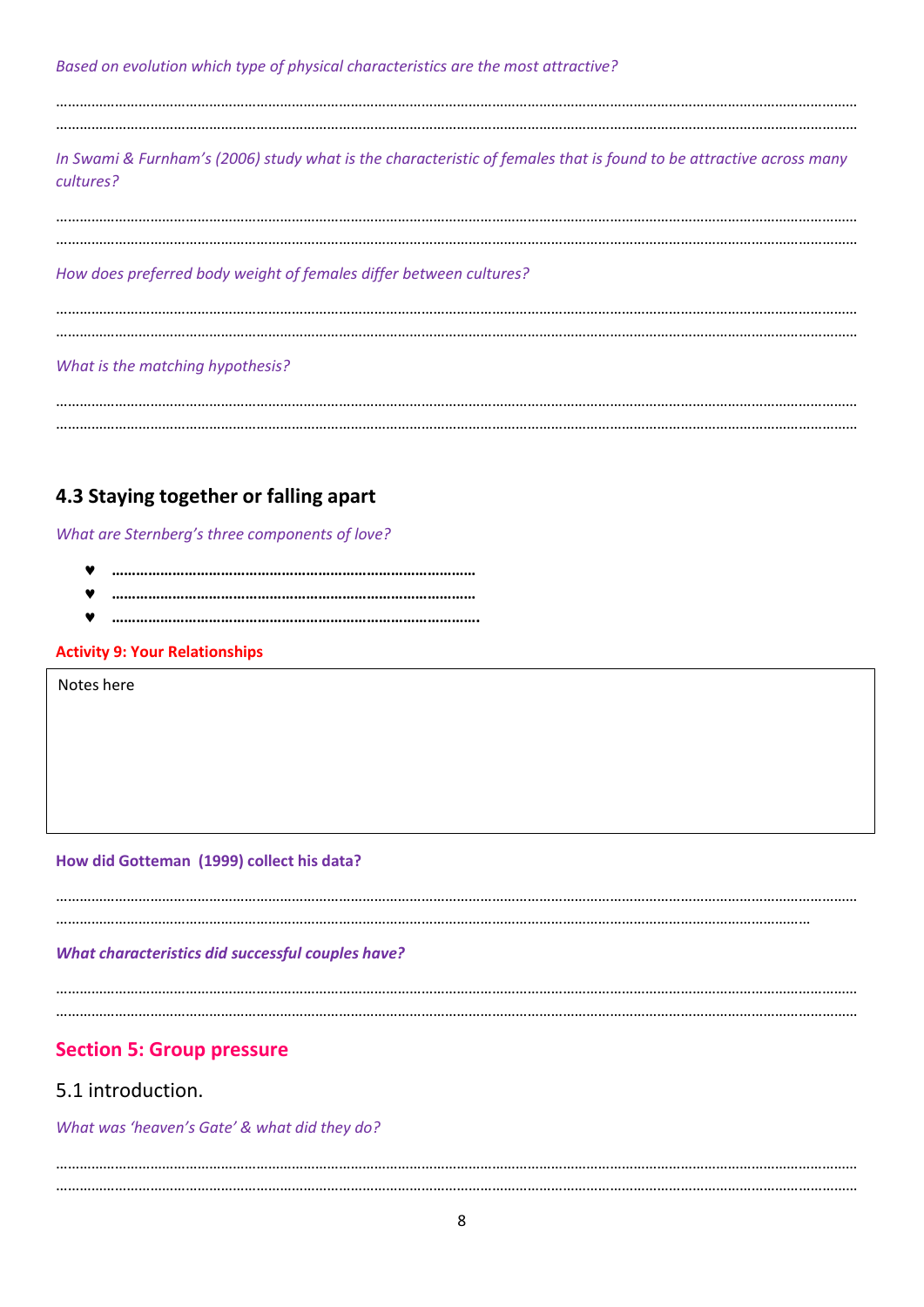### 5.2 In-groups & out-groups

### *1.What is meant by an 'in-group'*

……………………………………………………………………………………………………………………………………………………………………………………

### *2.What is meant by an outgroup?*

### *Activity 10: us and them*

Examples of us & them thinking in article  $\vert \vert$  Any Extra examples from the 'reveal discussion'

……………………………………………………………………………………………………………………………………………………………………………………

### **How could SIT (social identity theory) explain racist attacks?**

…………………………………………………………………………………………………………………………………………………………………………………… ……………………………………………………………………………………………………………………………………………………………………………………

#### *What is a stereotype?*

…………………………………………………………………………………………………………………………………………………………………………………… ……………………………………………………………………………………………………………………………………………………………………………………

*Stereotypes and over generalisations help us understand the world, when do they become dangerous?*

…………………………………………………………………………………………………………………………………………………………………………………… ……………………………………………………………………………………………………………………………………………………………………………………

Watch this - The fake link between race and IQ<https://www.youtube.com/watch?v=m5aOnGdWr78> (12 mins)

### **5.3 Groups and conformity**

#### **Activity 11: group pressure**

Jot down here a time you can think of when you have conformed:

Activity 11 asks you to imagine what you would do in Asch's experiment. Follow this link to see the study explained and footage from the study.<https://www.youtube.com/watch?v=NyDDyT1lDhA> (5 mins)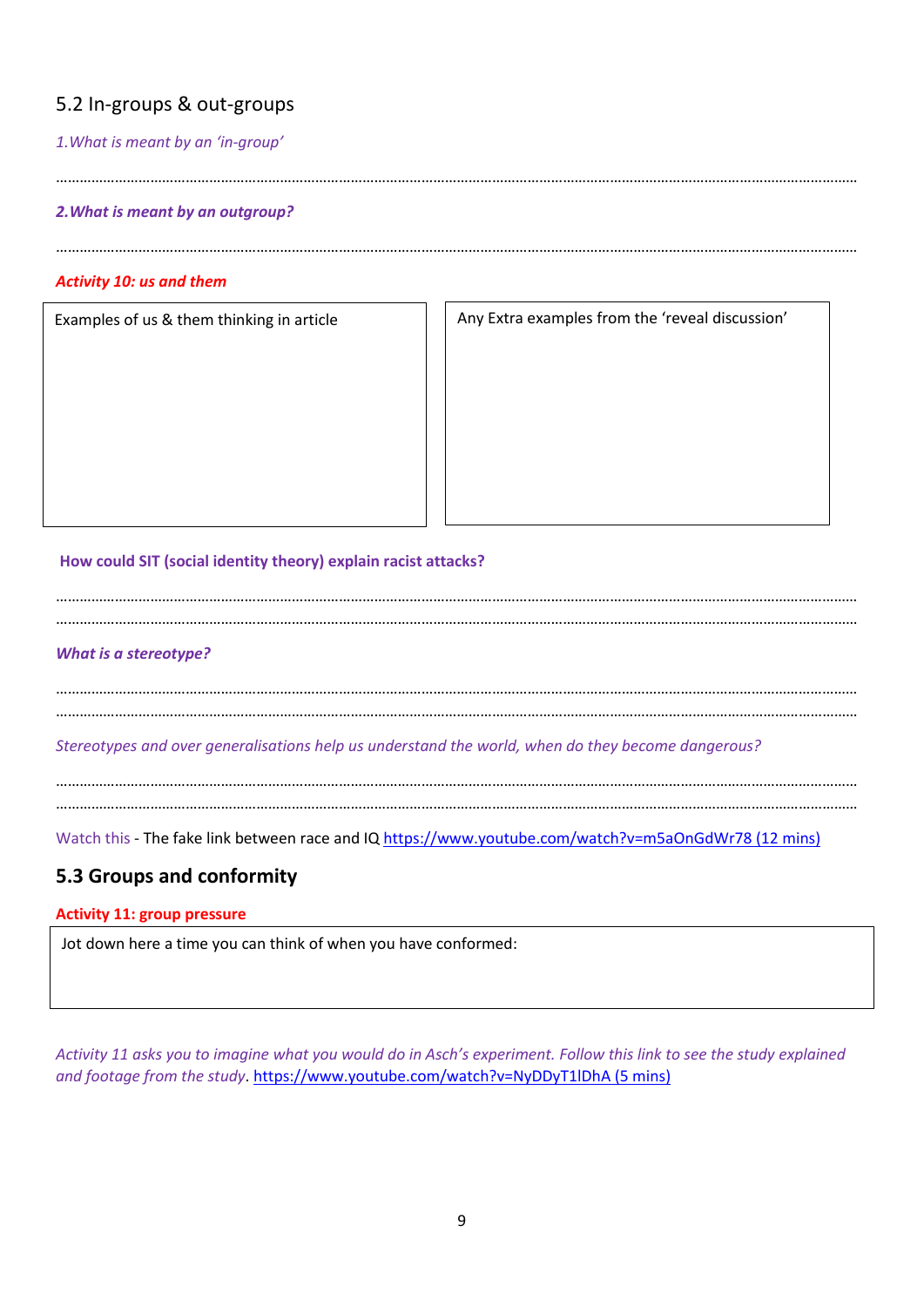**Bond & Smith (1996) found that collectivist cultures were more conformist than individualistic cultures.**

#### *What is a collectivist culture? give an example*

…………………………………………………………………………………………………………………………………………………………………………………… ……………………………………………………………………………………………………………………………………………………………………………………

#### *What is an Individualistic culture? Give an example.*

**Section 6: What makes us who we are?**

…………………………………………………………………………………………………………………………………………………………………………………… ……………………………………………………………………………………………………………………………………………………………………………………

## **6.1 introduction** Your brain and biology Your social identity Your You you you when Your Theory of The Your You are New You think relationships What makes you, you

*These are just the ones that you have covered in this course, what else do you think contribute to what makes you, You. Add them to the picture*.

### **6.2 Multiple influences**

*Give some examples of (within) internal influences on an individual's behaviour.*

…………………………………………………………………………………………………………………………………………………………………………………… ……………………………………………………………………………………………………………………………………………………………………………………

*Give some examples of factors of (outside) External influences on behaviour*

…………………………………………………………………………………………………………………………………………………………………………………… ……………………………………………………………………………………………………………………………………………………………………………………

### **6.3 The Zindane head-butt**

Read the description and make notes on what you think may have happened. Zidane head-butt on you tube <https://www.youtube.com/watch?v=zAjWi663kXc> (1 min)